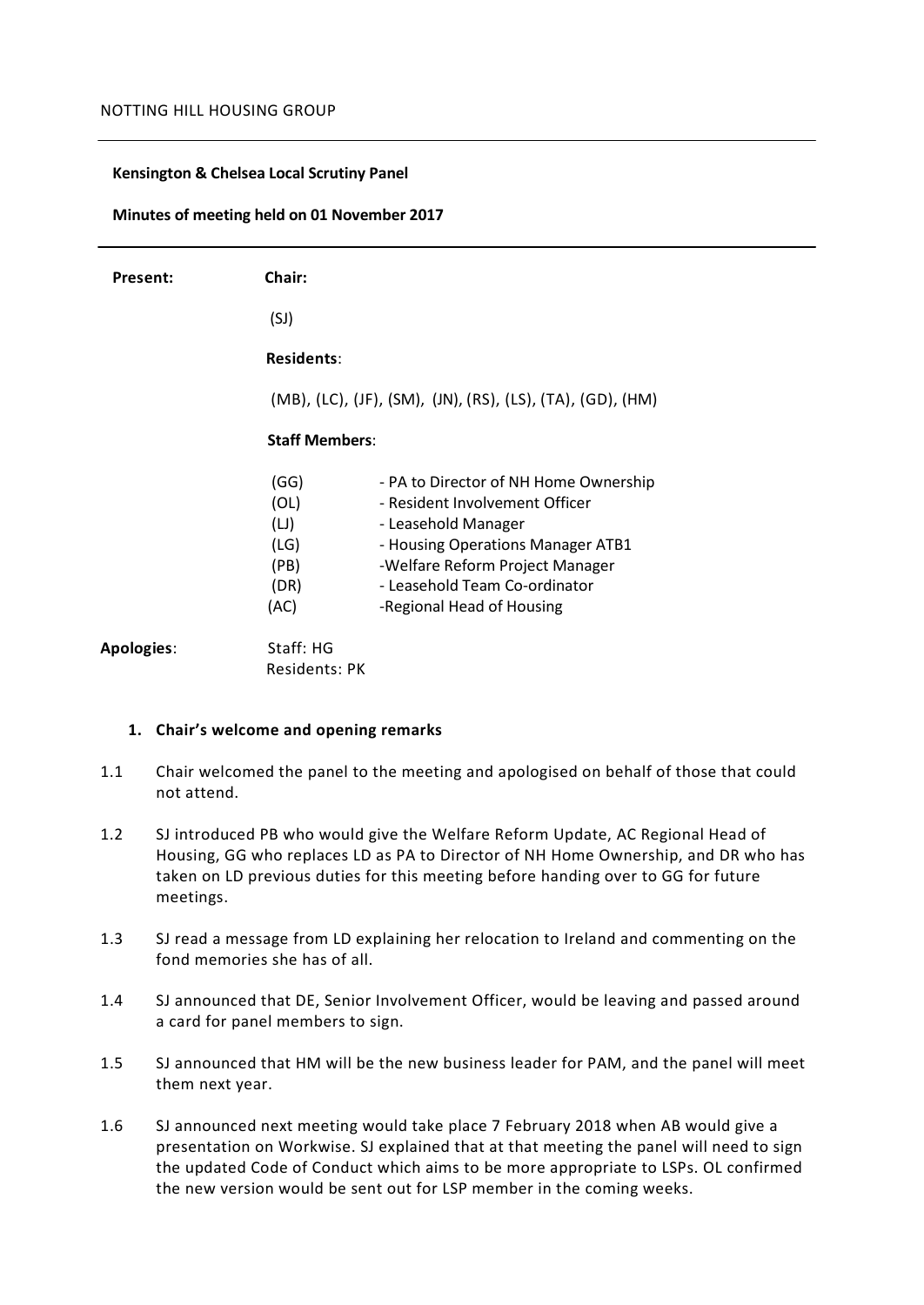- 1.7 SJ proceeded to comment that the terms of reference also needs updating which will be reviewed in turn.
- 1.8 LS volunteered to stand for Vice Chair. All voted in favour

# **2. Minutes of the Meeting Held 7 September 2017**

2.1 Re: point 2.1- MB stated this question was meant to be answered in the 6 week update but it had not. SJ suggested the main area this referred to was Welfare Reform so PB's presentation would likely answer it.

## **3. Welfare Reform Update**

- 3.1 PB explained her main focus would be Universal Credit. She was pleased to announce government plans to cap LHA had been cancelled which would help the 800 NHH tenants who were at risk. PB gave a brief summary of what Universal Credit is.
- 3.2 PB explained the stage the roll out of Universal Credit had reached. Nationwide full roll out is expected by 2022. However in K&C, the implementation of full service (for all new cases or changes of circumstance) has been delayed until September 2018 due to issues related to Grenfell. PB highlighted that 130 K&C residents were receiving Universal Credit because their job centres were in Hammersmith.
- 3.3 PB addressed some of the most controversial aspects of Universal Credit. She explained the 6 week wait was due to the built-in 4 week assessment, 7 day processing time, then additional time for the payment to go through. PB confirmed that no entitlement is paid during wait days, with some exceptions. She emphasised Housing Officers should ensure residents are aware they can get an advance (although it is taken out of future payments).
- 3.4 PB commented that we may see a removal of the 7 day wait in the upcoming budget.
- 3.5 PB commented that data suggests Universal Credit is linked to higher arrears but more analysis is needed to see how the 6 week wait ties in with this pattern.
- 3.6 PB highlighted problems arising with people not claiming as soon as they are entitled because there is no back-dating and they can only receive payments form the time they claim.
- 3.7 PB also emphasised Christmas could be difficult if people claim in December because they will not receive any money until after the Christmas period. NHH plan to use the Tenancy Support Network to ease the strain.
- 3.8 LG suggested Tenancy Support attend a future meeting.
- 3.9 LC stated people are waiting even longer than 6 weeks and the waiting time kicks in every time circumstances change. PB explained the six week wait should only occur when a person claims for the first time, delays at later stages are normally to do with evidence gathering.
- 3.10 PB displayed NH figures of Universal Credit claims, with most claims in Hammersmith & Fulham, Hounslow in second place.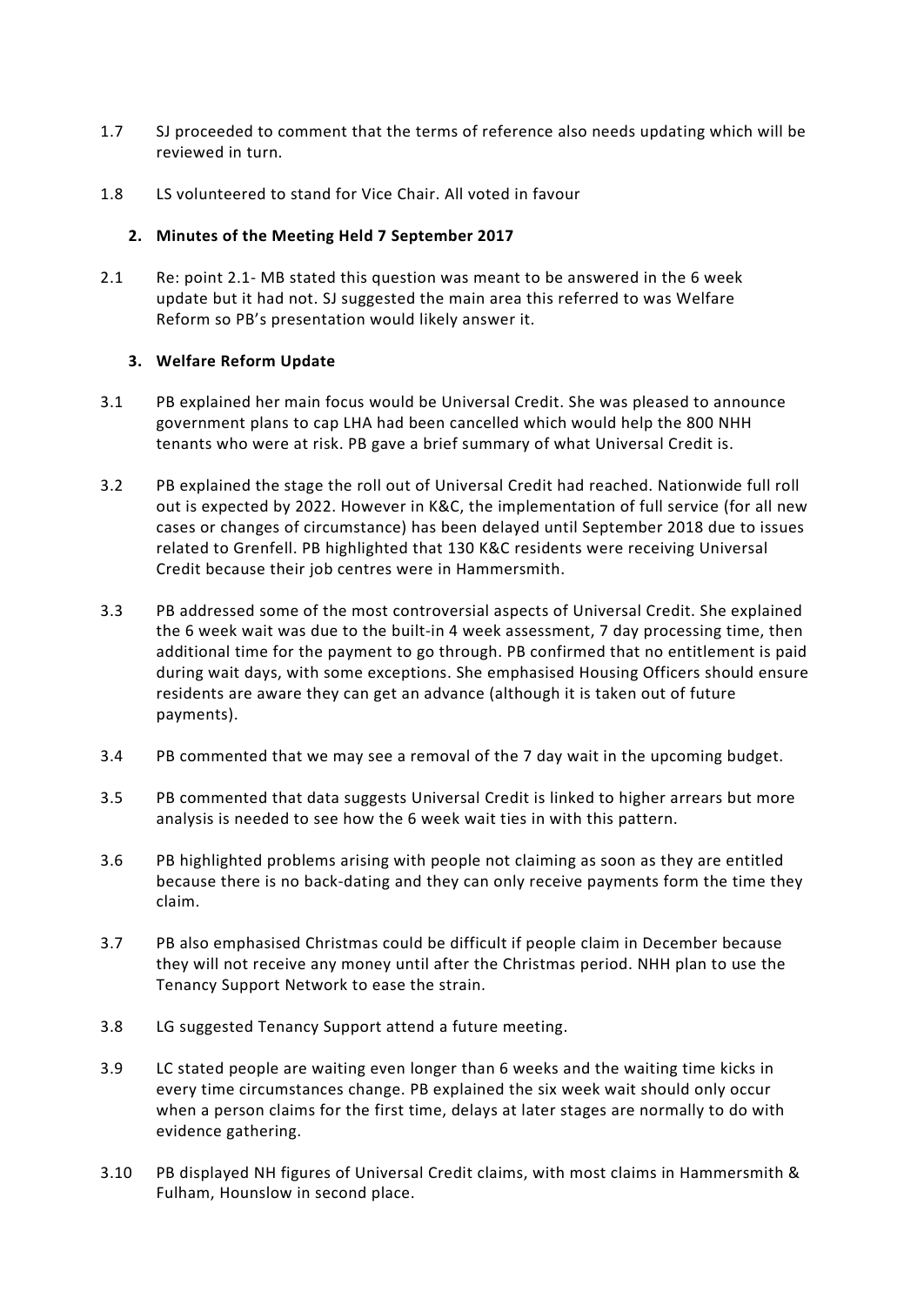- 3.11 SJ asked why there were figures for Universal Claims in K&C if it hadn't been rolled out there yet. PB reiterated that it was based on Job Centre location so there was some overlap with Hammersmith.
- 3.12 SM expressed concerns about demands of rent payments during the 6 week wait. LG explained NHH will follow normal rent collection procedures but also offer tenants support with chasing up their claims.
- 3.13 MB cited the prime minister as saying no one would be evicted from social housing as a result of Universal Credit delays and asked if that was certain. LG replied probably not because some people receiving Universal Credit do not pass on their rent to the housing association.
- 3.14 MB asked whether it was true for Universal Credit that you could apply for your rent to be paid directly to NHH. LG explained that there are occasions when NHH follows that process but sometimes requests are denied and it can be a very slow process. AC added that the DWP are rolling out a new online landlords' portal that will make NHH a "trusted partner" thereby easing the process of applying for Alternative Payment Arrangements (APAs). If an APA is refused NHH have to work with residents to help them, eg. through work coaches.
- 3.15 MB stated he was under the impression that retired and self-employed people are exempt from claiming Universal Credit.
- 3.16 PB clarified retired people did not have to claim Universal Credit but self-employed people do.
- 3.17 JF asked if claimants can choose whether Universal Credit is paid directly to themselves or the housing association. PB advised this is not an option, however it is advised that the resident speak directly with NH should they request this.
- 3.18 LC asked if there would be an increase in the number of HOs to cope with the additional strain when more people are affected by the changes. AC said AB's presentation on Workwise in the New Year will shed light as to how NHH hopes to work smarter to cover the changes. LG added NHH is trying to build relationships with key people at the job centres to identify those most at risk of falling into arrears and being prepared to target them for support.
- 3.19 JF commented that residents will always be 6 weeks in arrears. LG confirmed this is similar for those who are currently paying their rent via housing benefit (4 weeks in arrears).
- 3.20 SM asked what would be done to help people without any money over Christmas. PB explained plans to use the Welfare Fund.
- 3.21 TA asked what would happen to people with mental health issues & whether or not NHH work with support workers. LG emphasised that wherever NHH were aware of mental health issues, they would work with case workers etc to minimise problems.
- 3.22 SJ asked PB to share the Universal Credit borough breakdown chart.

3.23 SJ requested following the budget announcement that PB send any relevant updates.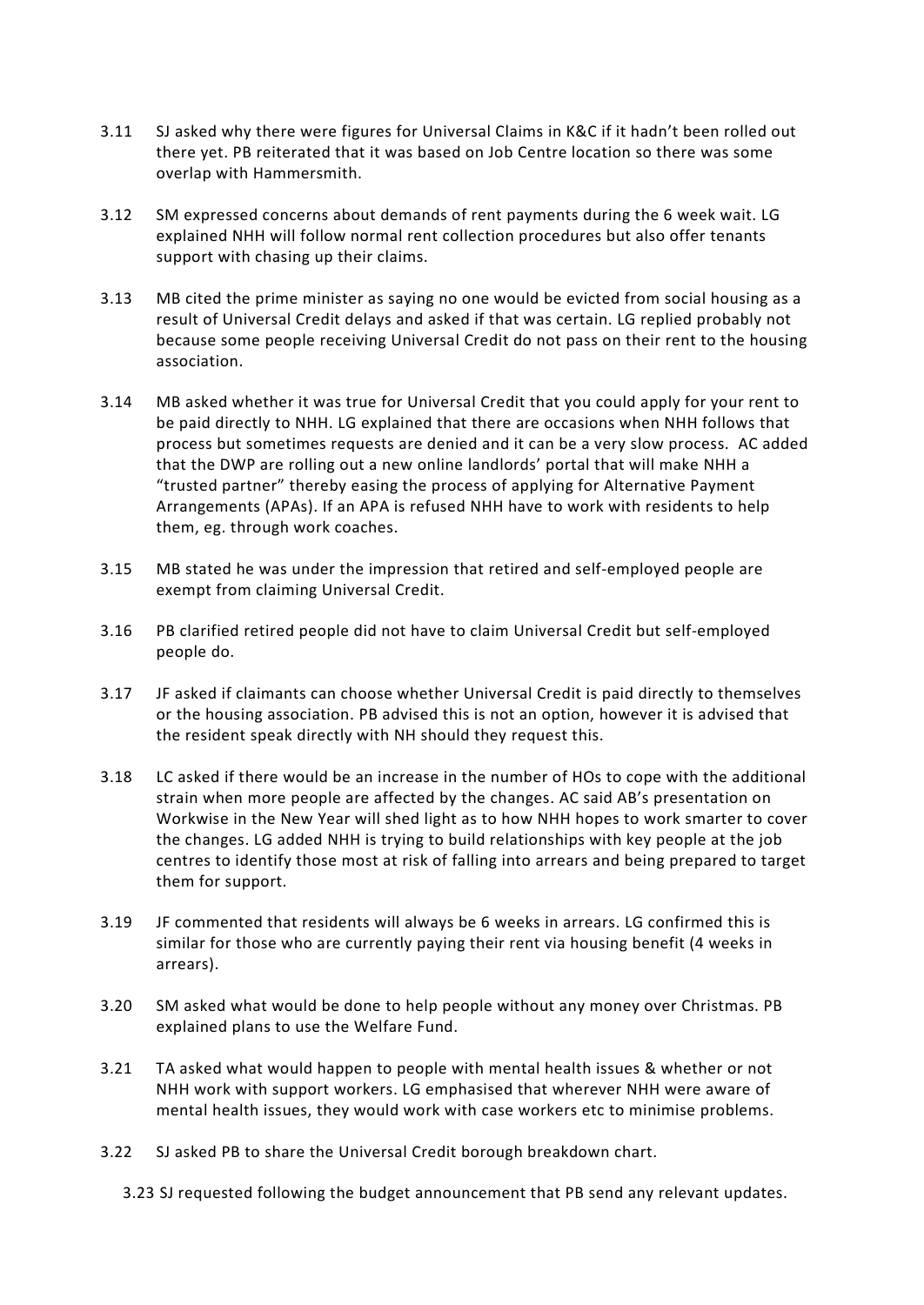## **4. Performance Report- a. Leasehold**

- 4a.1 LJ reported customer satisfaction was down by 1.5% which she said was disappointing though not a huge fall and equal to the drop in the same quarter last year. She suggested a big reason for customer dissatisfaction was problems with emails not being received. IT were made aware and the inbox was being monitored which rectified the problem but the changeover of IT provider meant problems returned. The IT director assured LJ things have been resolved now but nevertheless, it had a negative effect on satisfaction.
- 4a.2 MB queried whether it was due the chaotic nature of the systems and wanted to know the problems were also being experienced in PRH. LJ did not know who was affected and was just very aware that a number of emails had gone into a black hole so was trying to deal with the problem. LC had heard about similar problems at Kings Cross.
- 4a.3 LJ said there were also problems with emails between Housing Associations, for example a problem had just been flagged with emails not appearing in the sent box although they had been received and were sitting in a holding inbox in IT. However LJ did say IT have said this problem is now resolved so this will be monitored going forwards.
- 4a.4 AC said staff would take away LSP feedback but suggested the LSP might want to escalate it. **An updated on emails will be provided within the 6 week update.**
- 4a.5 JN suggested inviting IT to the next meeting. SJ informed the panel that previously there were IT issues with complaints handling and reporting, which took several months to rectify. **SJ will take the issue to the Scrutiny Review but MV or AMF needs to ensure IT come to the meeting.**
- 4a.6 TA asked what, other than IT, had caused the dissatisfaction. LJ cited difficulties in contacting PMOs coincide with email technical issues, causing residents to feel unvalued.
- 4a.7 LJ emphasised that although overall satisfaction had fallen, value for money for service charge had risen.
- 4a.8 MB asked if with 10 point scale for customer satisfaction surveys, a score on 1.5 would equal 15%. LJ advised she does not know if equating the scores to percentages in that way was accurate.
- 4a.9 LC commented staff seem unaware when phone lines are down. LJ commented as most of the communication within her team, and leasehold as a whole, is received via email that would be an issue more prevalent within PRH.
- 4a.10 SJ closed this discussion due to time constraints by thanking staff because K&C had come top in two areas.
- 4a.11 LJ informed LSP that unfortunately, for the first time, inspections had not gone well. **\*\*NB The fall to 67% on the graph of page 26 on the agenda should show a fall to 87%** LJ attributed the failure to complete inspections to time being allocated to accounts and other staffing problems but apologised.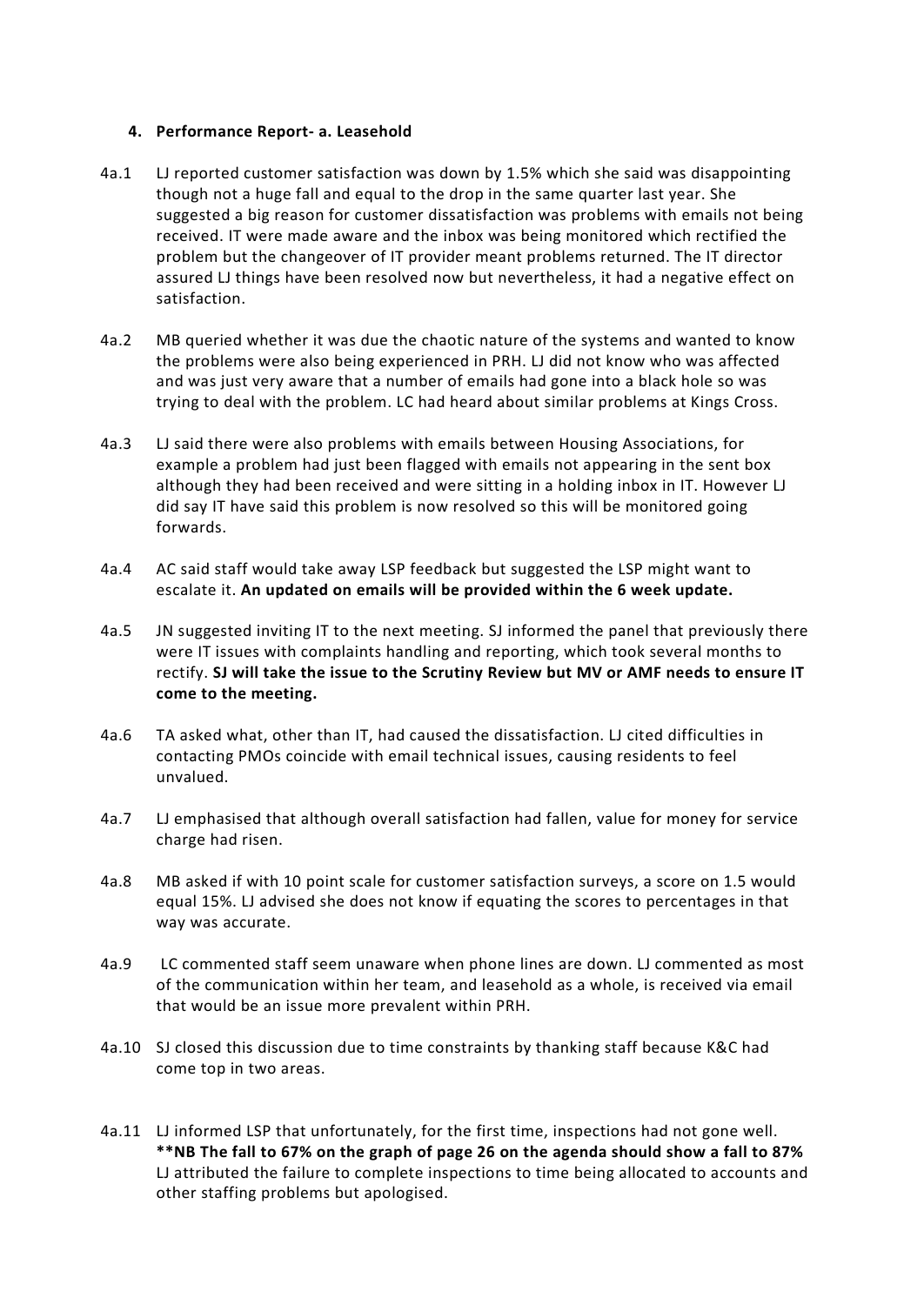- 4a.12 LJ noted arrears have increased although the percentages aren't as bad as the totals seem (explained in the report).
- 4a.13 LS asked if the decrease in completed inspections and increase in arrears were linked to staff members spending time focussing on their accounts. LJ confirmed that accounts were being audited within this quarter; however this should not be an issue for the following quarter.
- 4a.14 LJ emphasised on the positive side, the percentage of repairs completed on time had increased, meeting with Workwise rep. They had successfully agreed to try and include more areas from the leasehold repairs project in the workwise stream. There was only one late response and review of a complaint. There were no new reports of ASB.

### **4. Performance Report – b. PRH and cyclical**

- 4b.1 LG gave an update on Grenfell; NHH has rehoused 7 residents, a mixture of stage 2 & 3. 18 properties are still available if needed. Those requesting to stay have had stage 3 offers agreed in line with central government offer. We're continuing to work with them on this. The numbers and rent levels are driven by the council.
- 4b.2 LG stated customer satisfaction was just over 4% and expressed how pleased she was to finally see the results of increased staff efforts, though acknowledged there was still work to be done.
- 4b.3 LC asked if information shared within LSP is confidential. SJ confirmed part of the code of conducts advises the discussions cannot be shared. SM pointed out that the minutes and agenda are on the website, SJ said he was unaware of this.
- 4b.4 LG commented that inspections had dropped, likely due to staff on annual leave and advised that the figures should increase in Q3.
- 4b.5 LG said arrears had increased but was confident in the plans in place to ensure people had breathing space around Christmas. HOs would be using reports more to pinpoint causes.
- 4b.6 LG said voids are going well, partly helped by Grenfell. SJ asked for clarification on how Grenfell was reflected in NHH statistics for K&C. LG explained voids allocated for Grenfell were not included in re-let statistics but once allocated for Grenfell rehousing, were no longer counted as voids.
- 4b.7 LG added repairs performance has improved slightly so issues would continue to be addressed at weekly meetings with contractors. SJ reminded the panel that the contractor had changed to Wates in the middle of the period being discussed.
- 4b.8 LG informed residents that Wates have committed to a recovery plan and to reduce overdue repairs. GD commented that the system is too complacent, even though the contractor has changed, the same people are turning up to do repairs.
- 4b.9 SJ reminded LSP members of the monthly KPI breakdown. He has met with Peter Forsythe who emphasised that many operatives were not closing jobs properly on the system so figures are skewed. SJ suggested data is analysed further.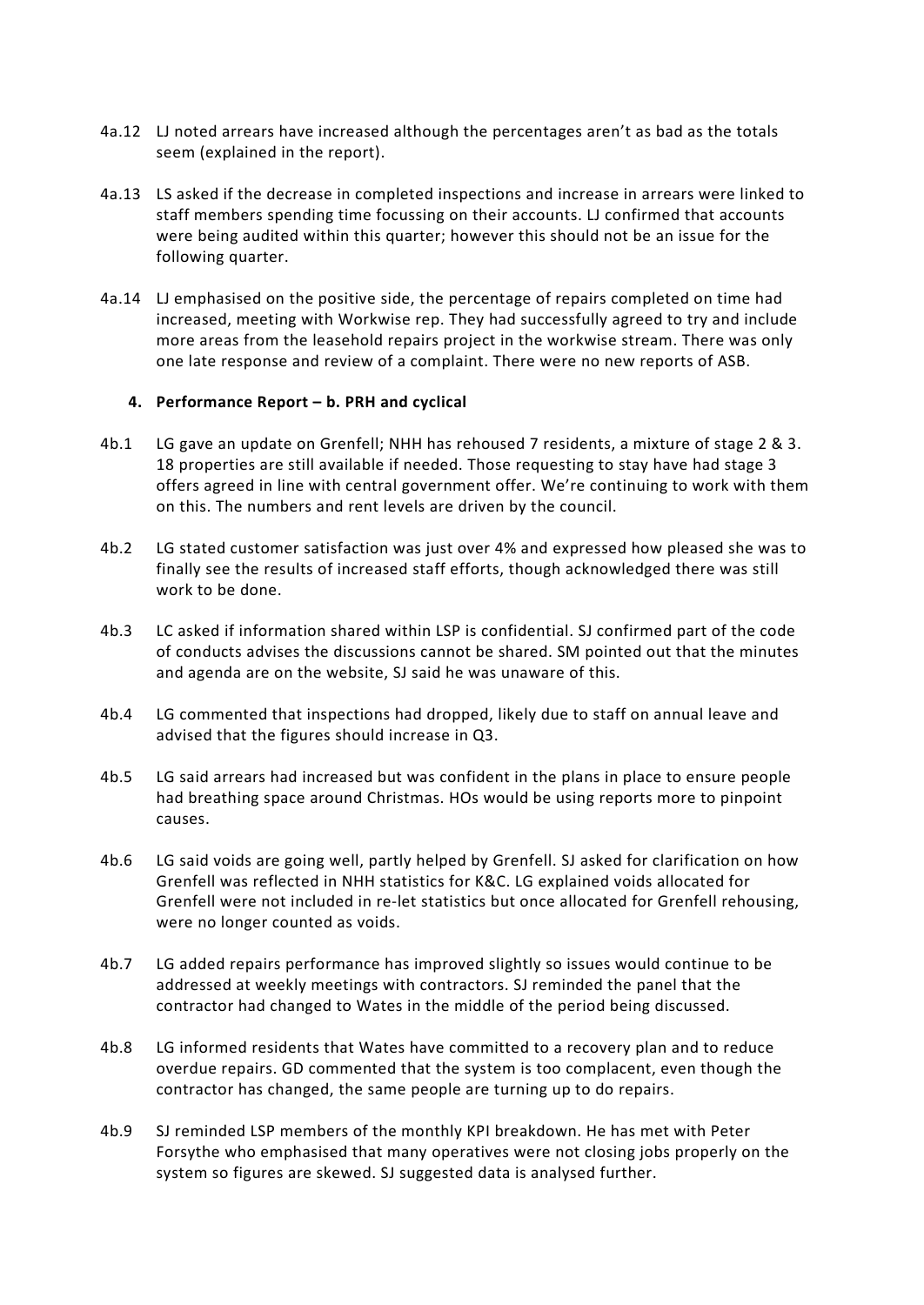- 4b.10 TA asked if NHH would work alongside Waites. LG explained 3 Wates operatives sit on the same floor as NHH staff.
- 4b.11 LG explained Wates took a different approach to larger projects. Unlike other contractors, they send a supervisor to assess jobs *first,* so when work starts it is completed more efficiently. This is resulting in slower turnaround, but increased satisfaction.
- 4b.12 SJ added that 6 week updates reflect concerns about Wates over cyclical. He explained CT has said they have the same system as Wates and it works successfully.
- 4b.13 LG stated that Kitchen and Bathroom programmes are running slightly behind but new RAs should get things back on track. In response to complaints about external works being untidy and scaffolding being left up too long, a new scaffolding tracker has been created to ensure it is only up for 1 week before and after work is ongoing. AC added NHH are aware it's a problem and it will not be up over Christmas. TA emphasised it's a security issue and LC added it can invalidate home insurance.
- 4b.14 Chair confirmed to the panel that while the current table format for cyclical performance will remain the same each quarter, PAM will be invited to attend every 4<sup>th</sup> Quarter meeting to discuss their performance over the previous 12 months. **SJ will take this forward to the Scrutiny Review.**
- 4b.15 MB, GD, SM & HM left meeting at 8pm.

### **5. Resident Repairs Rep Report**

- 5.1 SJ introduced RS and explained No. 5 Warwick Road was unique because although it is a Leasehold property, it is managed by PRH.
- 5.2 RS gave a presentation on his situation. He explained cyclical work due in 2013 had only started in March 2017 due to NHH postponements and issues with communication. Work has repeatedly started and then soon stopped with the scaffolding left up for months. When scaffolding eventually went down, a leaking roof meant it had to go up again. A lot of work has not been done or is not up to standard and residents feel ignored.
- 5.3 SJ said he has been trying to improve communication in these situations and that he knew complaints made by RS had been ignored for a long time. All residents agreed it was not acceptable and that leaving scaffolding up was a big waste of money. **SJ said he would raise the issue of post-repairs inspections at the next Cyclical meeting to ensure repairs are checked.**
- 5.4 JN asked who at NHH project manages this area. LJ explained it is the Property Asset Management Team but RS's situation was unusual because his point of contact is within the leasehold team, although she admitted it should not make a difference.
- 5.5 LJ said once she got involved and took people to see the site, they then began to accept how poor the standard of work was. The major problem was the failing cyclical contractor. LC said the contractors must be responsible. LJ confirmed they have been replaced. **SJ reiterated in order to give this problem justice he would raise it at the Scrutiny Panel.**